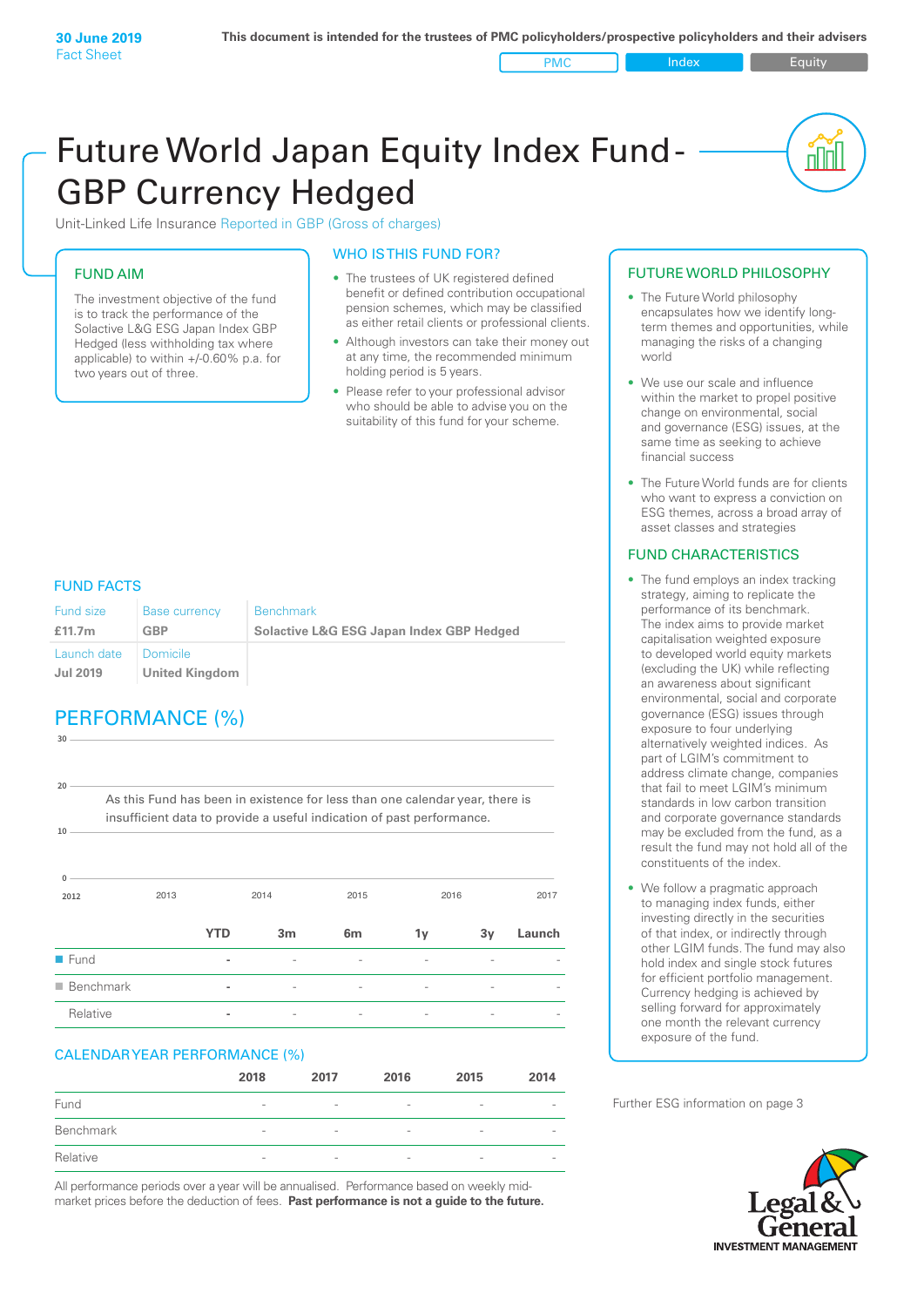# Future World Japan Equity Index Fund - GBP Currency Hedged

Unit-Linked Life Insurance Reported in GBP (Gross of charges)

## PORTFOLIO BREAKDOWN

All data source LGIM unless otherwise stated. Totals may not sum due to rounding. In order to minimise transaction costs, the Fund will not always own all the assets that constitute the index and on occasion it will own assets that are not in the index.



#### SECTOR (%)

| ■ Consumer Goods           | 25.3 |
|----------------------------|------|
| $\blacksquare$ Industrials | 23.1 |
| $\blacksquare$ Financials  | 145  |
| $\blacksquare$ Health Care | 10.5 |
| Consumer Services          | 82   |
| ■ Telecommunications       | 72   |
| ■ Technology               | 64   |
| ■ Basic Materials          | 29   |
| $\blacksquare$ Utilities   | 08   |
| $\Box$ Other               | 11   |
|                            |      |

| $\blacksquare$ Large | 911 |
|----------------------|-----|
| $\blacksquare$ Mid   | 68  |
| Cash and Equivalents | 22  |

■ Top 10 holdings 24.2% Rest of portfolio 75.8% No. of holdings in fund 312 No. of holdings in index 330

#### MARKET CAPITALISATION (%) TOP 10 HOLDINGS (%)

| Sony Corp              | 42  |
|------------------------|-----|
| <b>Toyota Motor</b>    | 3.8 |
| Takeda Pharmaceutical  | 3.0 |
| Recruit Holdings       | 2.1 |
| Shiseido               | 2.0 |
| <b>NTT</b>             | 19  |
| Hitachi                | 19  |
| Softbank Group         | 19  |
| <b>KDDI Corp</b>       | 18  |
| Mizuho Financial Group | 16  |
|                        |     |

#### COUNTRY (%)

Japan 100.0



The Index Fund Management team comprises 25 fund managers, supported by two analysts. Management oversight is provided by the Global Head of Index Funds. The team has average industry experience of 15 years, of which seven years has been at LGIM, and is focused on achieving the equally important objectives of close tracking and maximising returns.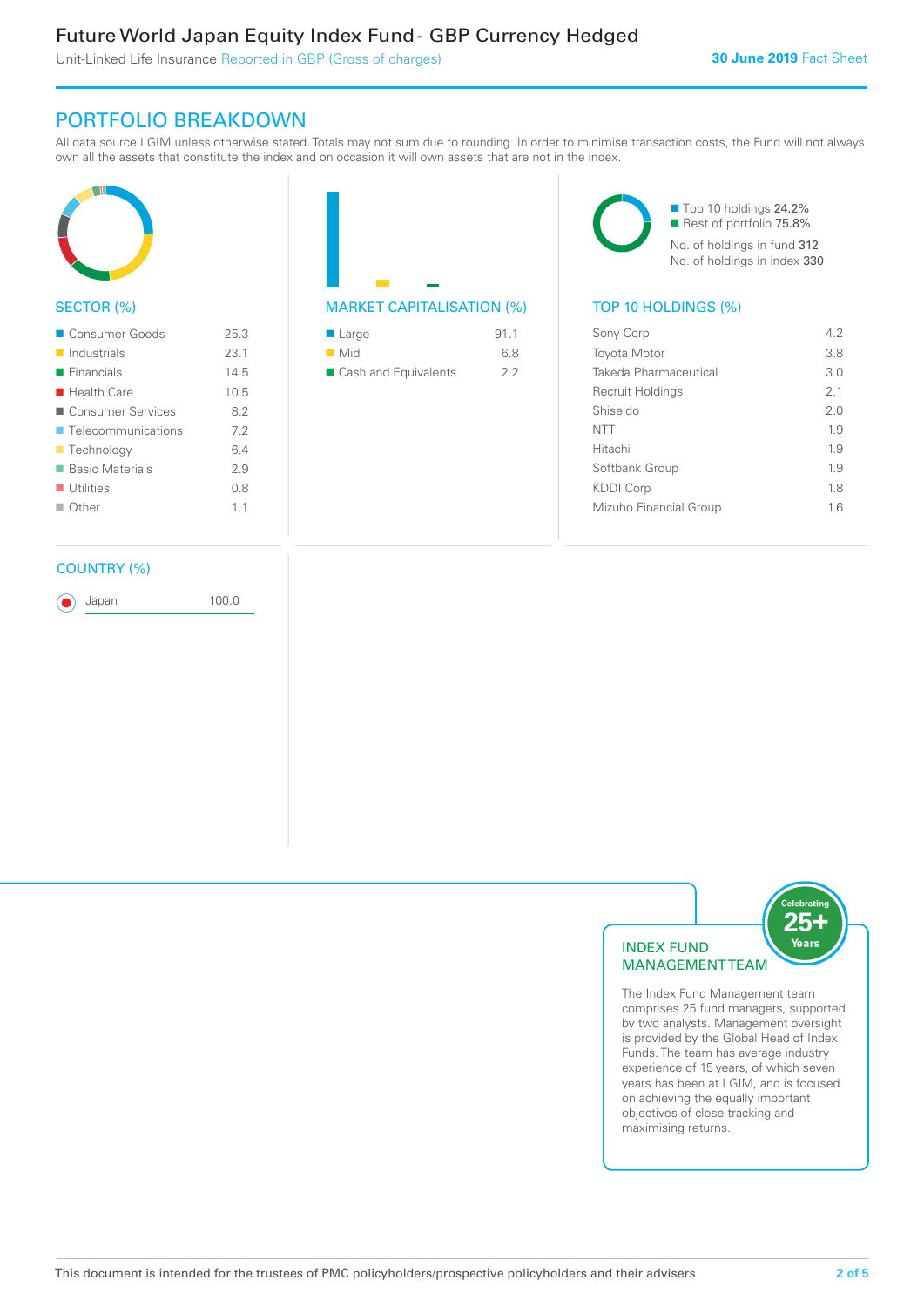Unit-Linked Life Insurance Reported in GBP (Gross of charges)

# ESG COMMITMENT

From diesel emissions to oil spills, there have been many tangible examples in recent years of how failures in the way companies are run can have a harmful impact on the environment, society and investor returns. We believe responsible investing can mitigate the risk of such outcomes and has the potential to improve returns through the integration of environmental, social and governance (ESG) considerations, active ownership and longterm thematic analysis.

#### ESG SCORE

**45** ESG score of fund **39** ESG score of index **/100 /100**

We score companies based on environmental, social and governance factors. We use these scores to design ESG-aware tilted indices which invest more in those companies with higher scores and less in those which score lower, while retaining the investment profile of a mainstream index. The ESG Score is aligned to our engagement and voting activities. As a result, this portfolio has an aggregate ESG Score of **45** versus a mainstream index of **39.**

In the fund, we invested more in **117 companies with higher scores** and less in **224 companies with lower scores.**

#### ENVIRONMENTAL PERFORMANCE

Carbon dioxide (CO2) is the most significant contributor to greenhouse gas emissions which are driving climate change. Compared to a fund tracking the unadjusted benchmark, the fund will have a different exposure to current and future sources of carbon dioxide emissions.



**23%** Lower carbon reserves intensity than the unadjusted benchmark



**Equivalent to 178 barrels of oil**

### CARBON RESERVES

Carbon reserves are fossil fuels (coal, oil and gas) which, if burnt, will become the carbon emissions of the future. To meet global climate change targets, the unabated use of fossil fuels is expected to decline over time.

The figures below are a measure of the size of carbon reserves held by the fund's underlying companies.

| 241       | マンン  |  |
|-----------|------|--|
| ∼<br>Fiin | 3enr |  |

#### **Benchmark** Tonnes of CO<sub>2</sub>e<sup>i</sup> per \$1 million **of market capitalisation**

The fund has 23% lower carbon reserves intensity<sup>ii</sup> compared to a fund tracking the unadjusted benchmark.

The difference in carbon reserves intensity means that for every \$1 million invested in the fund, the exposure to fossil fuels through the underlying companies is reduced by an amount equivalent to **178**  barrels of oil<sup>iii</sup>, compared to having invested in the unadjusted benchmark.



**45%** Lower carbon emissions intensity than the unadjusted benchmark

### CARBON EMISSIONS

Following the global Paris Agreement on climate change, companies in all sectors are expected to reduce their emissions to prepare and adapt for a low-carbon economy.

| 72   | 132              |
|------|------------------|
| Fund | <b>Benchmark</b> |

Tonnes of CO<sub>2</sub>e per \$1 million **of sales**

The fund has **45%** lower carbon emissions intensity compared to a fund tracking the unadjusted benchmark. Carbon emissions intensity describes the relationship between the carbon emissions of a company and its salesiv.

The difference in carbon emissions intensity means that the index has selected companies where, for the same level of sales, the associated emissions<sup>v</sup> are lower by **45%** compared to a fund tracking the unadjusted benchmark<sup>vi</sup>.



For further information please go to www.lgim.com/esginfo Ø

**The proxy benchmark for this fund is Solactive L&G Japan Index.**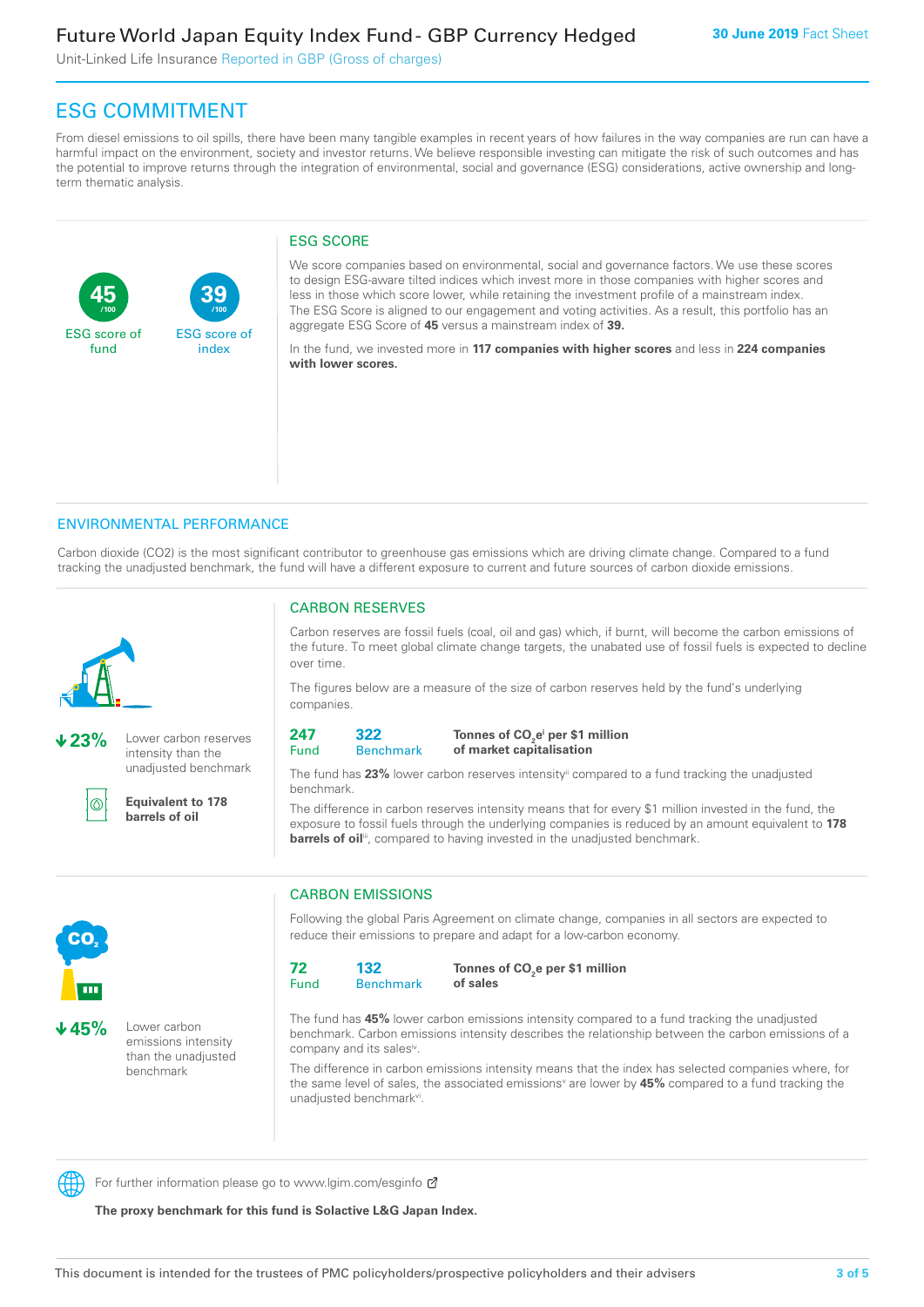## Future World Japan Equity Index Fund - GBP Currency Hedged

Unit-Linked Life Insurance Reported in GBP (Gross of charges)

#### **NOTES**

 $^\mathrm{i}$  Carbon dioxide equivalent (CO<sub>2</sub>e) is a standard unit to compare the emissions of different greenhouse gases.

<sup>ii</sup> The carbon reserves intensity of a company captures the relationship between the carbon reserves the company owns and its market capitalisation. The carbon reserves intensity of the overall fund reflects the relative weights of the different companies in the fund.

iii We consider one barrel of oil equivalent to 0.425 tonnes of CO<sub>2</sub>e, based on International Energy Agency and Intergovernmental Panel on Climate Change guidelines.

#### iv The choice of this metric follows best practice recommendations from the **Task Force on Climate-related Financial Disclosures**.

v Data on carbon emissions from a company's operations and purchased energy is used.

vi This measure is the result of differences in weights of companies between the index and the benchmark, and does not depend on the amount invested in the fund. It describes the relative 'carbon efficiency' of different companies in the index (i.e. how much carbon was emitted per unit of sales), not the contribution of an individual investor in financing carbon emissions.

**HSBC:** Source: HSBC Bank Plc. ("HSBC") – HSBC Climate Solutions Database. All rights in the HSBC Climate Solutions Database and data content therein are vested in HSBC. Neither HSBC, nor its affiliates accept any liability for the accuracy or completeness of the HSBC Climate Solutions Database. No further distribution of HSBC data is permitted without HSBC's express written consent.

**Trucost:** Source: S&P Trucost Limited © Trucost 2019. All rights in the Trucost Data and Reports vest in Trucost and/or its licensors. Neither Trucost, nor its affiliates, nor its licensors accept any liability for any errors, omissions or interruptions in the Trucost Data and/or Reports. No further distribution of the Data and/or Reports is permitted without Trucost's express written consent.

**Sustainalytics:** Part of this publication may contain Sustainalytics proprietary information that may not be reproduced, used, disseminated, modified nor published in any manner without the express written consent of Sustainalytics. Nothing contained in this publication shall be construed as to make a representation or warranty, express or implied, regarding the advisability to invest in or include companies in investable universes and/or portfolios. The information is provided "as is" and, therefore Sustainalytics assumes no responsibility for errors or omissions. Sustainalytics cannot be held liable for damage arising from the use of this publication or information contained herein in any manner whatsoever.

The calculations above rely on third party data provided at a point in time that may not cover the entirety of the fund's investments or the fund's benchmark (against which the fund's performance is measured). As a result, what we may report may change as third party data changes and may also differ from other third party calculations.

**Refinitiv:** Source: Refinitiv ESG